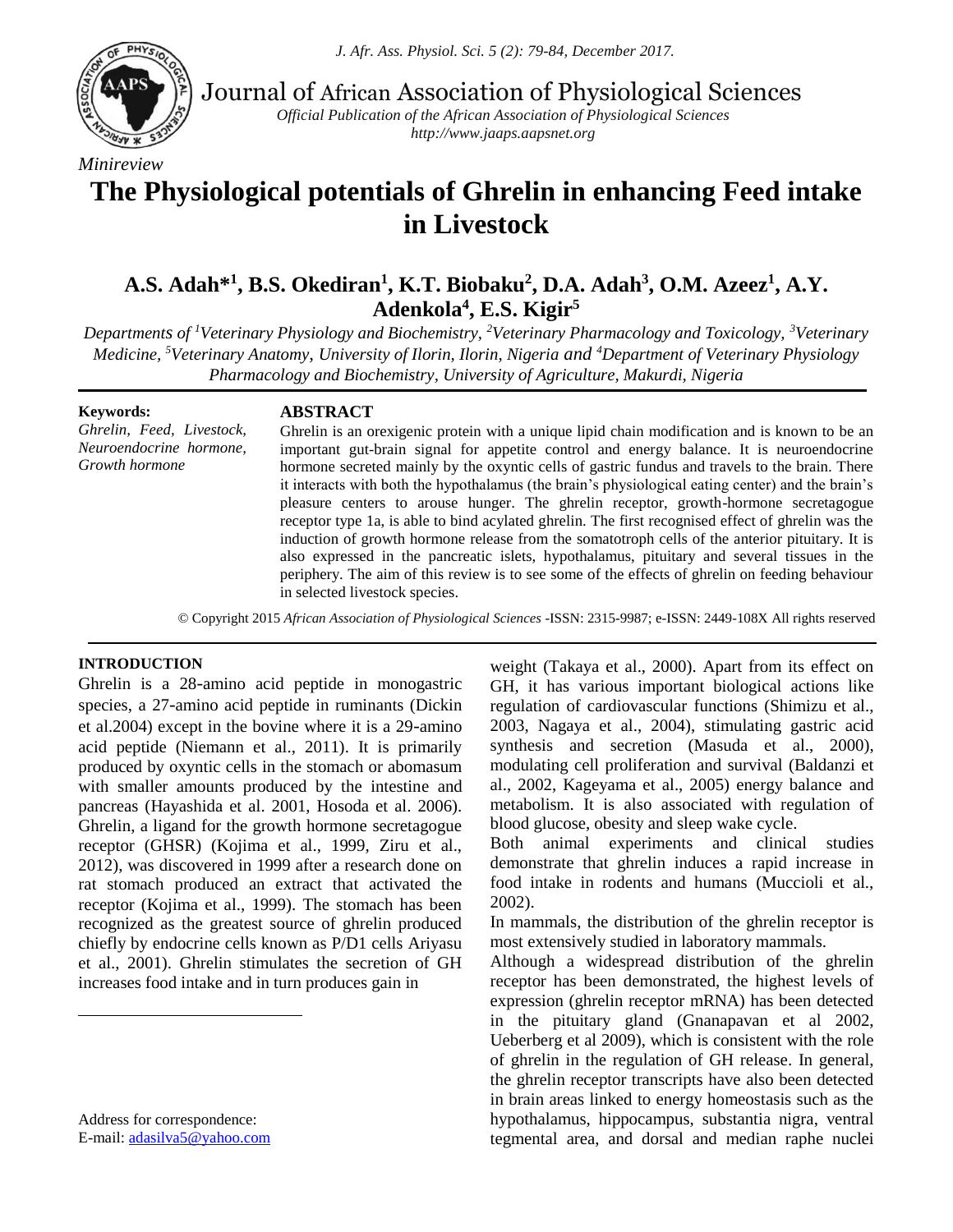(Bennett et al 1997, Guan et al 1997 Kageyama et al 2005, Zigman et al 2006, Chen et al 2009), although clear species differences in the distribution, e.g., between lemurs and rats, have been reported (Mitchell et al. 2001)

Ghrelin is the only known peripherally produced and centrally active orexigenic hormone that is considered to be an important gut-brain signal for appetite control and energy balance (Solomis and Korbonits, 2014). The most striking physiological effects of ghrelin, independent of GH releasing activity, is the stimulation of appetite and feeding behavior. Infusion of ghrelin, either intracerebroventricularly or peripherally, into mice or rats stimulates feeding behavior and if the injections are given long enough the animals will gain weight (Tschop et al. 2000, Wren et al. 2000, Kamegai et al. 2001). Antagonism of ghrelin receptors will reduce ghrelin's effects on food intake and body weight gain (Asakawa et al. 2003).

### *History and characteristics of Ghrelin*

Ghrelin was identified in 1999 in a study which was designed to search for an endogenous ligand for an orphan receptor, the type 1a growth hormone secretagogue receptor (GHS-R1a). Ghrelin acts on the ghrelin receptor (GHS-R) and activates phospholipase C to generate IP3 and diacylglycerol, resulting in an increase of intracellular  $Ca^2$ , indicating that the ghrelin receptor is coupled to a Gq subunit (Bacha and Arslanian, 2005).

The signal transduction pathway following ghrelin receptor activation was investigated using HepG2, a hepatoma cell line that responds to ghrelin. Ghrelin upregulates several activities that are also potentiated by insulin, including tyrosine phosphorylation of insulin receptor substrate-1 (IRS-1), association of the adaptormolecule growth factor receptor-bound protein 2 with IRS-1 and stimulates mitogen-activated protein kinase activity.Ghrelin, which was derived from rat stomach extracts, was found to be able to activate this receptor and to stimulate growth hormone release from the pituitary in a dose dependent manner. The name ghrelin comes from this physiological effect: Ghre is the Proto-Indo-European root of the word "grows" (Kojima et al.1999). Subsequently ghrelin was demonstrated to have other biological activities, such as increasing appetite and food intake, and it has been given the nickname, the "hunger hormone (Broglio et al., 2003).

Several researches have shown that ghrelin is involved in the regulation of energy homeostasis. Ghrelin levels increase before and decrease after meals, principally playing a role in meal initiation and satiety in an inverse pattern to that of insulin (Tschop et al. 2000; Cummings et al.2001; Wren et al.2001; Bacha and Arslanian, 2005). In addition, ghrelin is involved in the

regulation of energy balance by increasing food intake and reducing fat utilization (Tschop et al. 2000; Nakazato et al.2001; Wren et al. 2001).

Moreover, ghrelin controls glucose metabolism (Patel et al. 2006) and possibly is involved in the regulation of insulin activities in man (Murata et al. 2002). However, unlike insulin, ghrelin inhibits protein kinase B and partially reverses the downregulating effect of insulin on phosphoenolpyruvate carboxykinase (PEPCK) mRNA expression, a rate-limiting enzyme of gluconeogenesis (Gil-Compos et al., 2006).

Likewise, ghrelin appears to be related with the regulation of energy expenditure (St-Pierre et al. 2004; Zigman et al. 2005; Maffeis et al. 2006). Signalling by circulating ghrelin is mediated downstream by neurons of the arcuate nucleus (ARC) of the hypothalamus; in particular, neurons expressing neuropeptide Y (NPY) and agouti-related protein (AgRP), two potent orexigenic peptides (Guan et al. 1997; Kamegai et al. 2001; Chen et al. 2004; Gropp et al. 2005). One of the principal way by which ghrelin can influence dietary intake is based on the feature that it acts as a hormone, secreted primarily by the stomach and small intestine into the bloodstream, from which it gains access to neuropeptide Y /AgRP neurons in the medial ARC across an incomplete blood brain barrier at that site. Additional effects may result from circulating ghrelin accessing its receptor at circumventricular sites in the hindbrain, which may subsequently affect ARC neuronal activity via ascending projections (Gil-Compos et al., 2006).

Unlike ghrelin, most other hypothalamic peptides—for example, neuropeptide Y (NPY), agouti-related peptide (AGRP), orexins, melanin-concentrating hormone (MCH), and galanin— that stimulate feeding when administered centrally are ineffective when administered into the periphery. Ghrelin is the first identified circulating hormone that promotes feeding following systemic administration (Hosoda et al., 2002)

### *Effects of Ghrelin on Feed Intake in Livestock*

Ghrelin is known to transport hunger signals from periphery to the central nervous system via the vagus nerve. Research has shown that intravenous and subcutaneous injections of ghrelin in rodents resulted in increase in their food intake and thus increase in their body weight gain and decrease in fat utilization (Jain, 2014)

 The first recognised effect of ghrelin was the induction of growth hormone (GH) release from the somatotroph cells of the anterior pituitary (Takaya et al., 2000). Also, by acting centrally or via vagal afferents, ghrelin can activate hypothalamic arcuate neurons that secrete the orexigenic peptides neuropeptide Y (NPY) and agouti-related peptide, and inhibit the anorexigenic neurons secreting  $\alpha$ -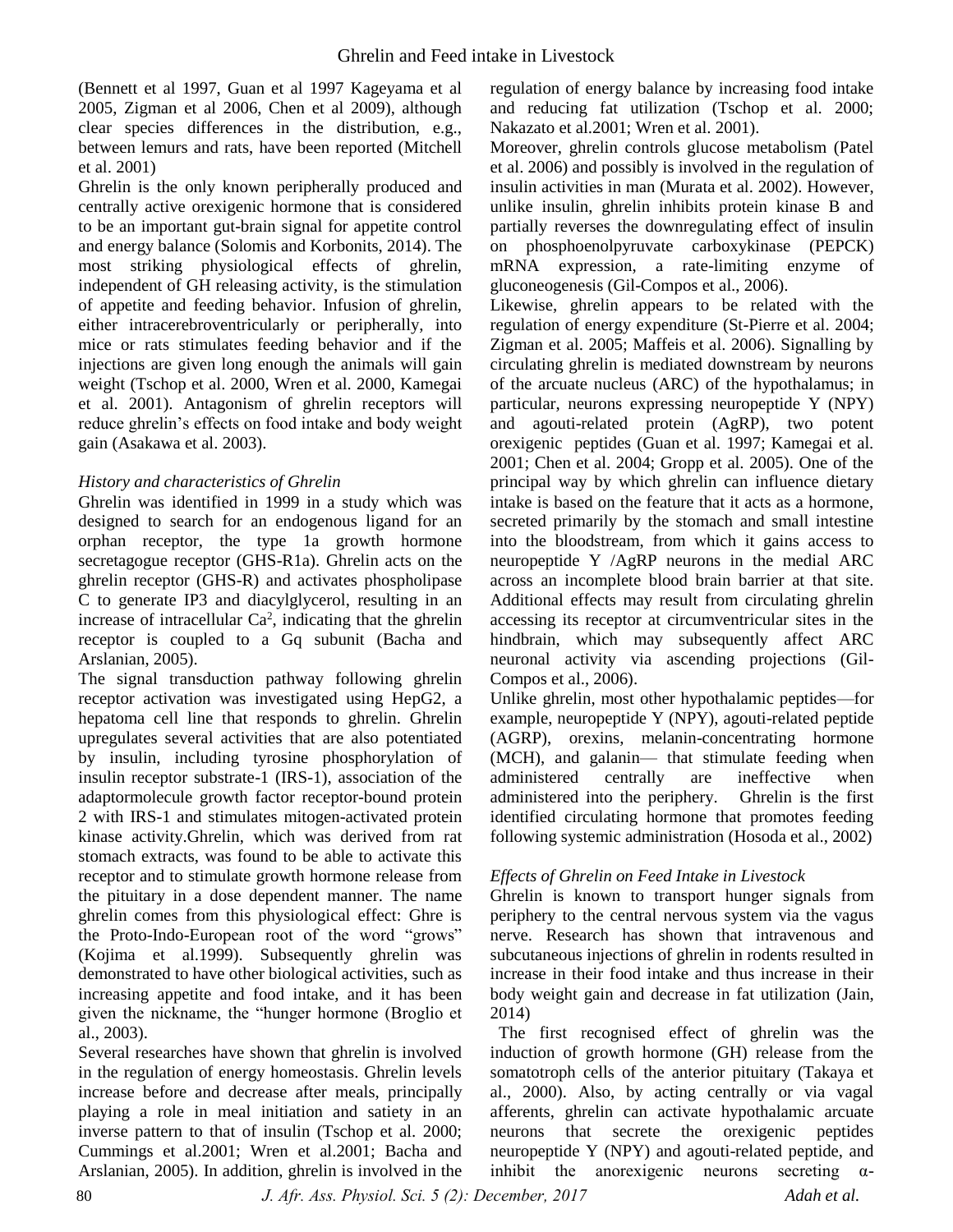melanocyte-stimulating hormone (α-MSH) (Horvath et al., 2003).

Arcuate neurons project to paraventricular, lateral hypothalamic and other nuclei, as well as orexin in the lateral hypothalamus, which could contribute to the orexigenic effects of ghrelin.

Ghrelin is the first known peripheral hormone that can induce orexigenic effects through acting on hypothalamic pathways; moreover, it is active even with peripheral administration, in contrast to most orexigenic peptides which are only active when injected into the brain (Kojima et al., 1999). Ghrelin is considered to be the peripheral counterpart of insulin and leptin, as it exerts opposite effects compared to these hormones. A study on healthy volunteers demonstrated that ghrelin reduces glucose-stimulated insulin secretion.

Inadequate nutrient intake relative to demand for maintenance and production can result in economic loss from poor production efficiency and metabolic disorders. Therefore, understanding feed intake regulation and energy expenditure in livestock is important.

In rodents, ghrelin stimulates feed intake through neuropeptides in the hypothalamus (Nakazato et al., 2001) and is reported to influence energy metabolism and body composition (Tschöp et al., 2000). Most research that has been conducted with livestock to evaluate the relationship of plasma ghrelin with feed intake restriction has been done with short-term periods of complete feed deprivation without sufficient length to result in differences in body composition. Wertz-Lutz et al. (2006) observed elevated plasma ghrelin concentrations that persisted for 48 h in mature beef cattle completely deprived of feed. Length and severity of the nutrient restriction may influence plasma ghrelin concentrations. More often than complete feed deprivation, ruminant livestock encounter periods of prolonged, moderate nutrient restriction, whereby nutrient resources are limiting relative to expected production (Arnold et al., 2006)

Ahmed and Harvey 2002 and Baudet and Harvey 2003, however reported that ghrelin's effects upon feeding behavior are not as clearly defined in avian species as they are in rodents and humans and other domestic species. Following the discovery of ghrelin in birds, there has been a report of peripherally injected ghrelin stimulating feeding behavior in birds and that was reported in adult quail (Shousha et al. 2005). Furuse et al. 2001, Saito et al. 2002 and Saito et al. 2005 reported that intracerebroventricular injection of ghrelin into broiler chicks or peripheral injection of ghrelin into chicks reduced feed intake while Kaiya et al. 2007 reported no difference in feed intake following intracerebroventricular injection of ghrelin. Sharyar and Lofti, (2016), however, reported decrease in feed intake

following administration of ghrelin receptor antagonist in broiler chicken.

Ghrelin-positive cells are present in the abomasum and ruminal tissue of cattle (Hayashida et al., 200, Gentry et al., 2003), and ghrelin administration increases the time spent eating and also increases dry matter intake in them (Borner et al., 2013).

Hemmann et al., 2011 reported a peak in total ghrelin before feeding in horses. Gordon and McKeever, 2005 also reported a peak in ghrelin concentration in horses after concentrate feeding during free-choice access to hay. Hemmann et al. 2011, however, did not notice any clear decline after overnight fasting. They reported that some short-term peaks may have been hindered by the 2 hours sampling intervals they adopted because ghrelin is released rather abruptly (e.g. only 20–30 min in humans) before a meal (Cummings et al., 2001, Deplort, 2013).

## **CONCLUSION**

In conclusion, evidence suggests that ghrelin plays an important role in the regulation of appetite and food intake and most probably in energy expenditure. The mechanism of action for ghrelin involves several pathways including hormonal actions on hypothalamus and hindbrain neurons. It is therefore concluded that administration of ghrelin to livestock may enhance feed-intake, improve weight gain and enhance food security particularly in developing countries.

### **REFERENCES**

- Ahmed, S. and Harvey, S. (2002). Ghrelin: a hypothalamic GH-releasing factor in domestic fowl (Gallus domesticus). J. Endocrino., 172, 117-125
- Ariyasu, H., Takaya, K., Tagami, T., Ogawa, Y., Hosoda, K., Akamizu, T., Suda, M., Koh, T., Natsui, K., Toyooka, S., Shirakami, G., Usui, T., Shimatsu, A., Doi, K., Hosoda, H., Kojima, M., Kangawa, K. and Nakao, K. (2001). Stomach is a major source of circulating ghrelin, and feeding state determines plasma ghrelin-like immunoreactivity levels in humans, J. Clin. Endocrinol. Metab., 86(10), 4753- 4758..
- Arnold, M.A., Mura, W., Langhans. and Geary, N. (2006) Gut vagal afferents are not necessary for the eating-stimulatory effect of interperitoneally injected ghrelin in the rat. J. Neurosci., 26, 11052-11060.
- Asakawa, A., Inui, A., Kaga, T., Katsuura, G., Fujimiya, M., Fujino, M. and Kasuga, M. (2003). Insulin Antagonism of ghrelin receptor reduces food intake and body weight gain in mice. Gut, 52, 947– 952
- Bacha, F. and Arslanian, S.A. (2005). Ghrelin suppression in overweight children: a manifestation of resistance? J. Clin. Endocrinol. Metab. 90, 2725 – 2730.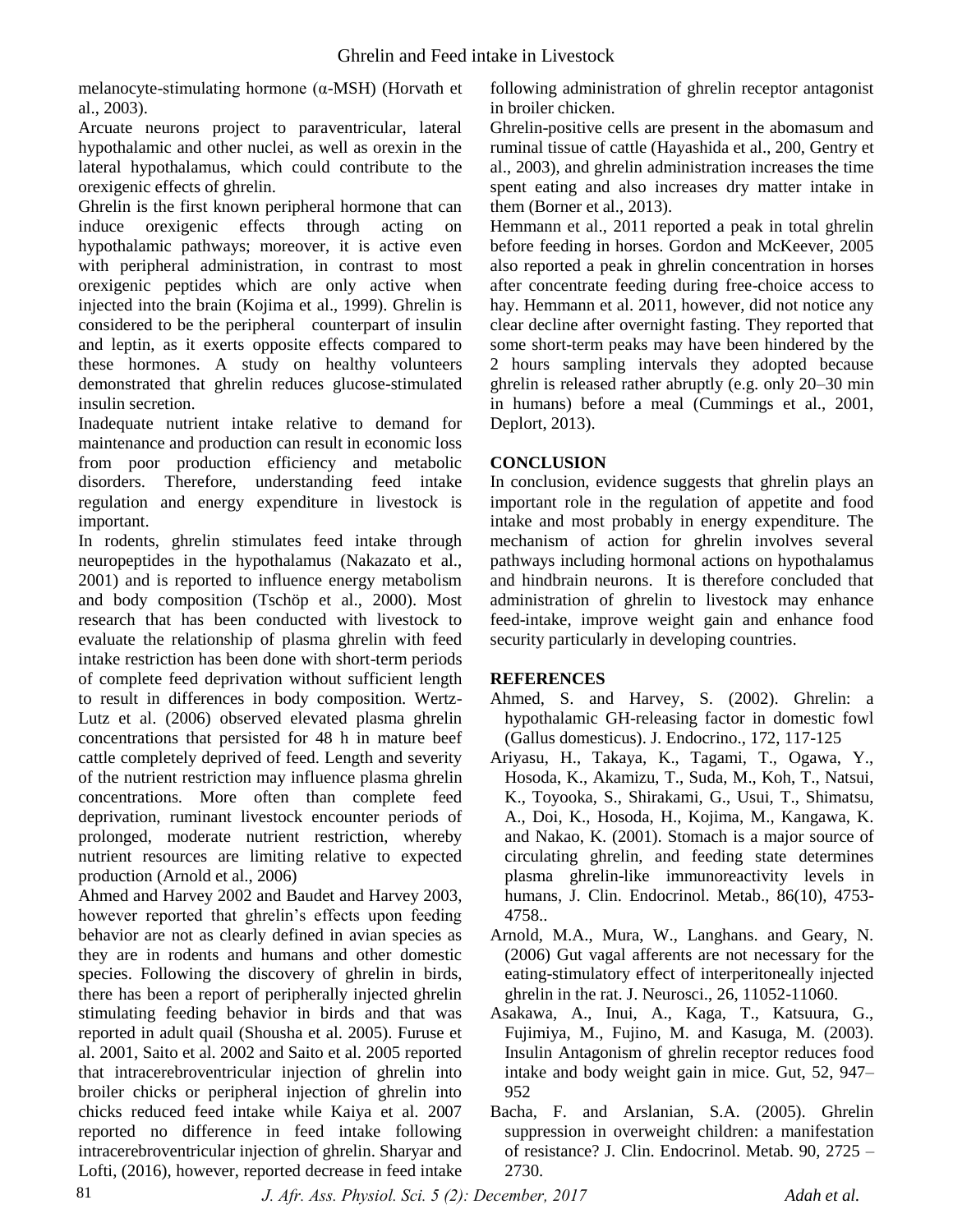- Baldanzi, G., Filigheddu, N., Cutrupi, S., Catapano, F., Bonissoni, S., Fubini, A., Malan, D., Baj, G., Granata, R., Broglio, F., Papotti, M., Surico, N., Bussolino, F., Isgaard, J., Deghenghi, R., Sinigaglia, F., Prat, M., Muccioli, G., Ghigo, E. and Grazian, A. (2002). Ghrelin and des-acyl ghrelin inhibit cell death in cardiomyocytes and endothelial cells through ERK1/2 and PI 3-kinase/AKT. J. Cell Biol. 159(6), 1029–1037.
- Baudet, M. and Harvey, S. (2003). Ghrelin-induced GH secretion in the domestic fowl in vivo and in vitro. J Endocrino. 179, 97-105
- Bennett, P.A., Thomas, G.B., Howard, A.D., Feighner, S.D., van der Ploeg, L.H., Smith, R.G., and Robinson, I.C. (1997). Hypothalamic growth hormone secretagogue-receptor (GHS-R) expression is regulated by growth hormone in the rat. J Endocrino, 138, 4552–4557.
- Borner, S., Derno, M., Hacke, S., Kautzsch, U., Schaff, C., ThanThan, S., Kuwayama, H., Hammon, H.M., Rontgen, M., Weikard, R., Kuhn, C., Tuchscherer, A. and Kuhla, B. (2013). J Endocrino. 216, 217–229
- Broglio, F., Gottero, C., Benso, A., Prodam, F., Destefanis, S., Gauna, C., Maccario, M., Deghenghi, R., Van der Lely, A.J. and Ghigo, E. (2003). Effects of ghrelin on the insulin and glycemic responses to glucose, arginine, or free fatty acids load in humans. J Clin Endocrinol Metab 88(9), 4268–4272.
- Chen, H.Y., Trumbauer, M.E., Chen, A.S., Weingarth, D.T., Adams, J.R., Frazier, E.G., Shen, Z., Marsh, D.J., Feighner, S.D., Guan, X.M., Ye, Z., Nargund, R.P., Smith, R.G., Van der Ploeg, L.H., Howard, A.D., MacNeil, D.J. and Qian, S. (2004). Orexigenic action of peripheral ghrelin is mediated by neuropeptide Y and agouti- related protein. Endocrino. 145, 2607 – 2612.
- Chen T, Tang Z, Yan A, Li W and Lin H (2008). Molecular cloning and Mrna expression analysis of two GH secretagogue receptor transcripts in orangespotted grouper (Epinephelus coioides) J Endocrino. 199, 253–265.
- Cummings, D.E., Purnell, J.Q., Frayo, R.S., Schmidova, K., Wisse, B.E. and Weigle, D.S. (2001). A preprandial rise in plasma ghrelin levels suggests a role in meal initiation in humans. Diabetes, 50, 1714– 1719.
- Date, Y., Kojima, M., Hosoda,. H, Sawaguchi, A., Mondal, M.S., Suganuma, T., Matsukura, S., Kangawa, K. and Nakazato, M. (2000). Ghrelin, a novel growth hormone-releasing acylated peptide, is synthesized in a distinct endocrine cell type in the gastrointestinal tracts of rats and humans. Endocrino. 141, 4255-4261.
- Delport C. (2013). Structure and Physiological Actions of Ghrelin, Scientifica, vol. 2013, Article ID 518909, 25 pages, 2013. doi:10.1155/2013/518909
- Dickin, J.C., Thue, T.D., Buchanan, F.C. (2004). An alternative splice site in ghrelin is missing in ruminants. Anim. Genet. 35, 411–412.
- Furuse, M., Tachibana, T., Ohgushi, A., ando, R., Yashimatsu, T. and Denbow, D. (2001). Intracerebroventricular injection of ghrelin and growth hormone releasing factor inhibits food intake in neonatal chicks. Neurosci. Lett. 301, 123-126.
- Gentry, P.C., Willey, J.P. and Collier. R.J. (2003). Ghrelin, a growth hormone secretagogue, is expressed by bovine rumen. J Anim Sci, 81(Suppl.1), 123.
- Gil-Campos, M. Aguilera, C.M., Canete, R. and Gil, A. 2006. Ghrelin: a hormone regulating food intake and energy homeostasis. Br. J. Nutr. 96, 201–226.
- Gordon, M.E., McKeever, K.H., Betros, C.L. and Manso, H.C. (2007). Plasma leptin, ghrelin and adiponectin concentrations in young fit racehorses versus mature unfit. Vet J, 173(1), 91-100
- Gropp, E., Shanabrough, M. and Borok, E. (2005). Agouti-related pep- tide-expressing neurons are mandatory for feeding. Nature Neurosci, 8, 1289– 1291.
- Guan, X.M., Yu, H., Palyha, O.C., McKee, K.K., Feighner, S..D, Sirinathsinghji, D.J., Smith, R.G., Van der Ploeg, L.H. and Howard, A.D. (1997). Distribution of Mrna encoding the growth hormone secretagogue receptor in brain and peripheral tissues. Brain Res. Mol. Brain Res. 48, 23–29
- Hayashida, T., Murakami, K., Mogi, K., Nishihara, M., Nakazato, M., Mondal, M. S., Horii, Y., Kojima, M., Kangawa, K. and Murakami, N. (2001). Ghrelin in domestic animals: distribution in stomach and its possible role, Domest. Anim. Endocrinol., 21, 17–24
- Hemmann, K., Raekallio, M., Kanerva, K., Hänninen, L., Pastell, M., Palviainen, M. and Vainio, O. (2012). Circadian variation in ghrelin and certain stress hormones in crib-biting horses. Vet. J. 193(1), 97-102
- Hosoda, H., Kojima, M., Kangawa,. K. (2006). Biological, physiological and pharmacological aspects of ghrelin. J Pharmacol Sci, 100(5), 398-410
- Hosoda, H., Kojima, M. and Kangawa, K. (2002). Ghrelin and the Regulation of Food Intake and Energy Balance. Mol Interv 2(2): 492-503.
- Jain, S.R. (2014). Ghrelin. A review. J Pharm Sci Res. 6(8), 288-291.
- Kageyama, H., Funahashi, H., Hirayama, M., Takenoya, F., Kita, T., Kato, S., Sakurai, J., Lee, E.Y., Inoue, S., Date, Y., Nakazato, M., Kangawa, K. and Shioda, S. (2005). Morphological analysis of ghrelin and its receptor distribution in the rat pancreas. Regul Pept, 126(1-2), 67-71.
- Kaiya, H., Saito, E., Tachibana, T., Furuse, M. and Kangawa, K. (2007). Changes in ghrelin levels of plasma and proventriculus and ghrelin mRNA in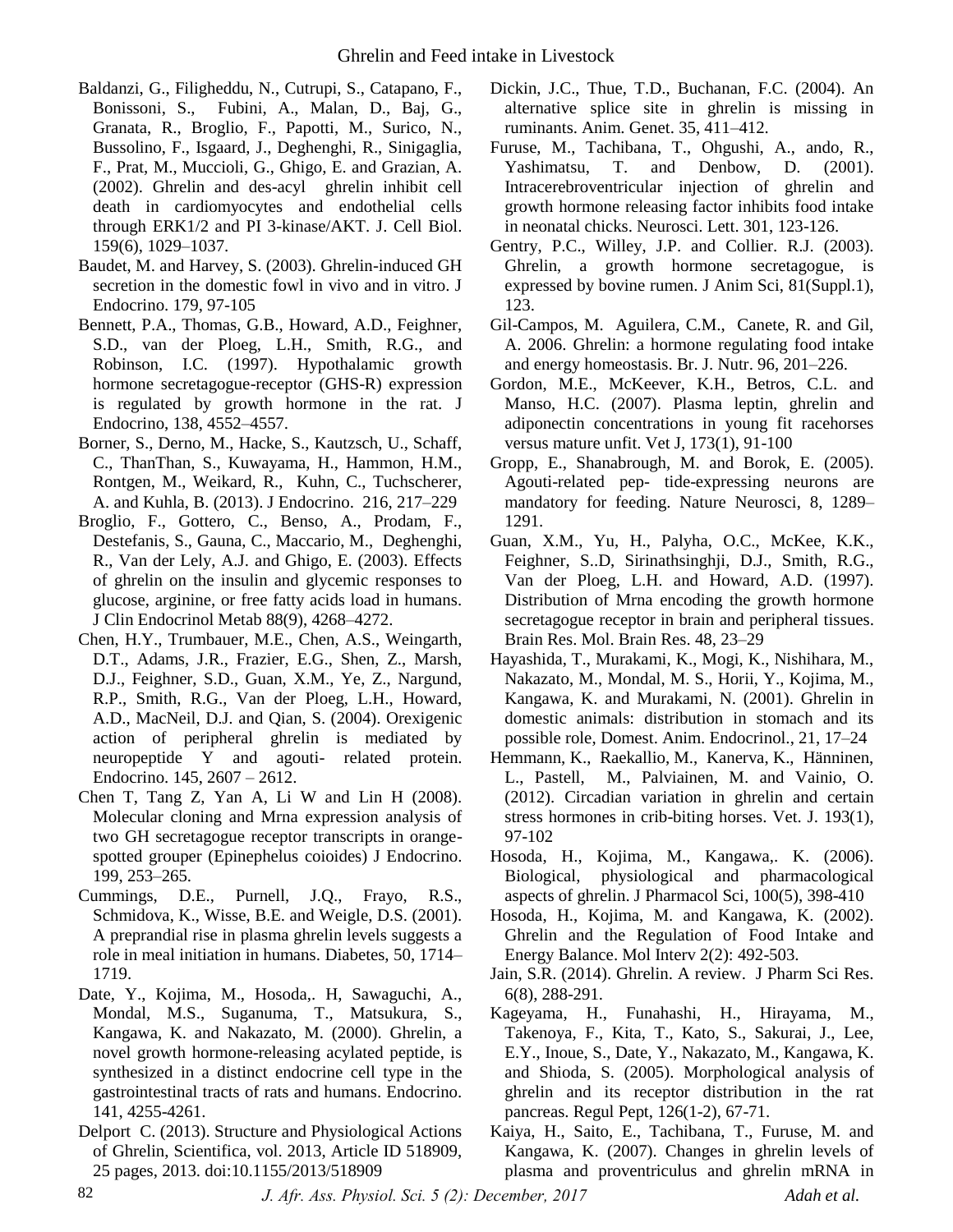fasted and refed layer chicks. Domest Anim Endocrino 32, 247-259

- Kamegai, J., Tamura, H., Shimizu, T., Ishii, S., Sugihara, H. and Wakabayashi, I. (2001). Chronic central infusion of ghrelin increases hypothalamic neuropeptide Y and agouti-related protein Mrna levels and body weight in rats. Diabetes, 50, 2438– 2443
- Kojima, M., Hosoda, H., Date, Y., Nakazato, M., Matsuo, H. and Kangawa, K. (1999). Ghrelin is a GH-releasing acylated peptide from stomach. Nature, 402, 656–660.
- Kojima, M. and Kangawa, K. (2005). Ghrelin: structure and function. Physiol Rev, 85, 495–522,
- Maffeis, C., Bonadonna, R.C., Consolaro, A., Vettor, R., Banzato, C., Silvagni, D., Bogoni, G., Pellegrino, M. and Tato, L. (2006). Ghrelin, insulin sensitivity and postprandial glucose disposal in overweight and obese children. Eur J Endocrinol, 154, 61 – 68.
- Masuda, Y., Tanaka, T., Inomata, N., Ohnuma, N., Tanaka, S., Itoh, Z., Hosoda, H., Kojima, M. and Kangawa, K. (2000). Ghrelin stimulates gastric acid secretion and motility in rats. Biochem. Biophys. Res. Commun., 276(3), 905–908.
- Mitchell, V., Bouret, S., Beauvillain, J.C., Schilling, A., Perret, M., Kordon, C. and Epelbaum, J. (2001). Comparative distribution of mRNA encoding the growth hormone secretagogue-receptor (GHS-R) in Microcebus murinus (Primate, lemurian) and rat forebrain and pituitary. J. Comp. Neurol, 429, 469– 489.
- Muccioli, G., Tschop, M., Papotti, M., Deghenghi, R., Heiman, M. and Ghigo, E. (2002). Neuroendocrine and peripheral activities of ghrelin: implications in metabolism and obesity. Eur J Pharmacol. 440, 235- 254.
- Murata, M., Okimura, Y., Iida, K., Matsumoto, M., Sowa, H., Kaji, H., Kojima, M., Kangawa, K. and Chihara, K. (2002). Ghrelin modulates the downstream molecules of insulin signaling in hepatoma cells. J. Biol. Chem., 15, 5667 – 5674
- Nagaya, N., Moriya, J., Yasumura, Y., Uematsu, M., Ono, F., Shimizu, W., Ueno, K., Kitakaze, M., Miyatake, K. and Kangawa, K. (2004). Effects of Ghrelin administration on left ventricular function, exercise capacity, and muscle wasting in patients with chronic heart failure. Circulation, 110(24), 3674–3679.
- Nakazato, M., Murakami, N., Date, Y., Kojima, M., Matsuo, H., Kangawa, K. and Matsukura. S. (2001). A role for ghrelin in the central regulation of feeding. Nature, 409, 194-198.
- Niemann, H., Kuhla, B. and Flachowsky, G. (2011). Perspectives for feed-efficient animal production. J Anim Sci, 89, 4344-4363.
- Nogueiras, R. and Tschöp, M. (2005). Separation of cojoined hormones yields appetite rivals. Science, 310, 985-986
- NRC. (2000). Nutrient Requirements of Beef Cattle. 7th Revised Ed. National Academy Press, Washington, D.C.
- Ogiso, K., Asakawa, A., Amitani, H. and Inui, A. (2011). Ghrelin and anorexia nervosa: A psychosomatic perspective. Nutrition, 27, 988-993.
- Patel, A.D., Stanley, S.A., Murphy, K.G Frost, G.S., Gardiner, J.V., Kent, A.S., White, N.E., Ghatei, M.A., and Bloom, S.R. (2006). Ghrelin stimulates insulin-induced glucose uptake in adipocytes. Regul Pept, 134, 17-22.
- Saito, E., Kaiya, H., Tachibana, T., Tomonaga, S., Denbow, D., Kangawa, K. and Furuse, M. (2005). Inhibitory effect of ghrelin on food intake is mediated by the corticotropin-releasing factor system in neonatal chicks. Regul Pept, 125, 201-2008.
- Saito, E., Kaiya, H., Takagi, T., Yamasaki, I., Denbow, D., Kangawa, K. and Furuse, M. (2002). Chicken ghrelin and growth-hormone releasing peptide-2 inhibit food intake of neonatal chicks. Eur J Pharmacol, 453, 75-79.
- Shahryar, H.A. and Lotfi, A. (2016). Effects of peripheral administration of ghrelin antagonist [D-Lys3]-GHRP-6 on growth performance and blood biochemical indices in broiler chickens, Archiv. Ani. Breed. 59, 113–119.
- Shimizu, Y., Nagaya, N., Teranishi, Y., Imazu, M., Yamamoto, H., Shokawa, T., Kangawa, K., Kohno, N. and Yoshizumi, M. (2003). Ghrelin improves endothelial dysfunction through growth hormone independent mechanisms in rats. Biochem Biophys Res Commun, 310(3), 830–835.
- Shousha, S., Nakahara, K., Kojima, M., Miyazato, M., Hosoda, H., Kangawa, K. and Murakami, N. (2005). Different effect of peripheral and central ghrelin on regulation of food intake in the Japanese quail. Gen Comp Endocrinol, 141, 178-183
- Solomis, S., Korbonits, M. (2014). The role of ghrelin in weight-regulation disorders: Implications in clinical practice. Hormones, 13(4), 458-475.
- St-Pierre, D.H., Karelis, A.D., Cianflone, K., Conus, F., Mignault, D., Rabasa-Lhoret, R., St-Onge, M., Tremblay-Lebeau, A., Poehlman, E.T. (2004). Relationship between ghrelin and energy expenditure in healty young women. J Clin Endocrinol Metab, 89, 5993 – 5997
- Sugino, T., Yamaura,J., Yamagishi, M., Kurose, Y., Kojima, M., Kangawa, K., Hasegawa, Y., Terashima, Y. (2003). Involvement of cholinergic neurons in the regulation of the ghrelin secretory response to feeding in sheep. Biochem Biophys Res Commun, 304, 308-312.